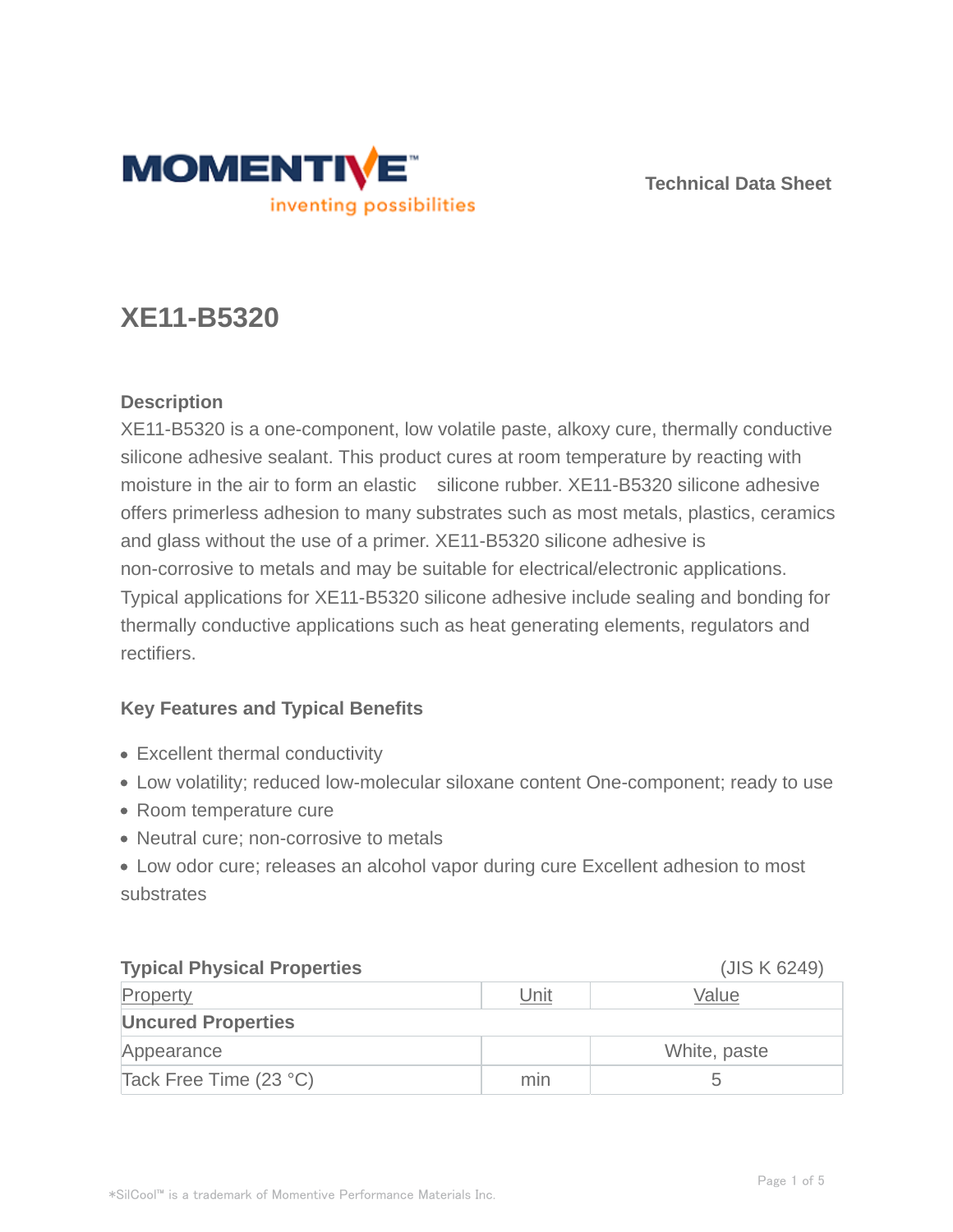## **Cured Properties** (7 days at 23 °C/50%RH)

| Appearance                                |               | White, elastic rubber |
|-------------------------------------------|---------------|-----------------------|
| Specific Gravity (23 °C)                  |               | 2.59                  |
| Hardness (Type A)                         |               | 83                    |
| <b>Tensile Strength</b>                   | <b>MPa</b>    | 3.6                   |
| Elongation                                | $\frac{0}{0}$ | 40                    |
| Adhesive Strength <sup>(1)</sup>          | <b>MPa</b>    | 1.3                   |
| <b>Thermal Conductivity</b>               | $W/m-K$       | 1.3                   |
| Low Molecular Siloxane $(D_4\neg D_{10})$ | wt $%$        | 0.01                  |

(1)Aluminum lap shear

#### **Typical Physical Properties, continued**

| Property                   | <u>Unit</u> | Value                |
|----------------------------|-------------|----------------------|
| <b>Volume Resistivity</b>  | $\Omega$ cm | $2.0 \times 10^{15}$ |
| Dielectric Strength        | kV/mm       | 17                   |
| Dielectric Constant (60Hz) |             | 2.6                  |
| Dissipation Factor (60Hz)  |             | 0.005                |

Typical properties are average data and should not be used as or to develop product specifications.

#### **Processing Recommendations Surface Preparation**

Insure that surfaces to be sealed, coated, or bonded are clean and free of grease, lubricating oils, release agents and dirt. To optimize fast cure and good adhesion, substrates must be clean and dry before applying the RTV. Wipe away excess uncured material with a clean cloth. After curing, removal of material is more difficult.

#### **Curing**

This product cures at room temperature by reacting with atmospheric moisture. Whenever possible, a minimum of 25°C (77°F) and 50% relative humidity should be provided. Higher temperature and humidity will cause faster cures while lower temperatures and lower humidity will slow the cure considerably. This product cures from the outside (outer skin) inward, therefore, cure rate is also dependent on thickness of the material. It is not recommended to apply material thicker than 6 mm (1/4").

#### **Bonding**

This product offers primerless adhesion to many substrates. Maximum adhesion may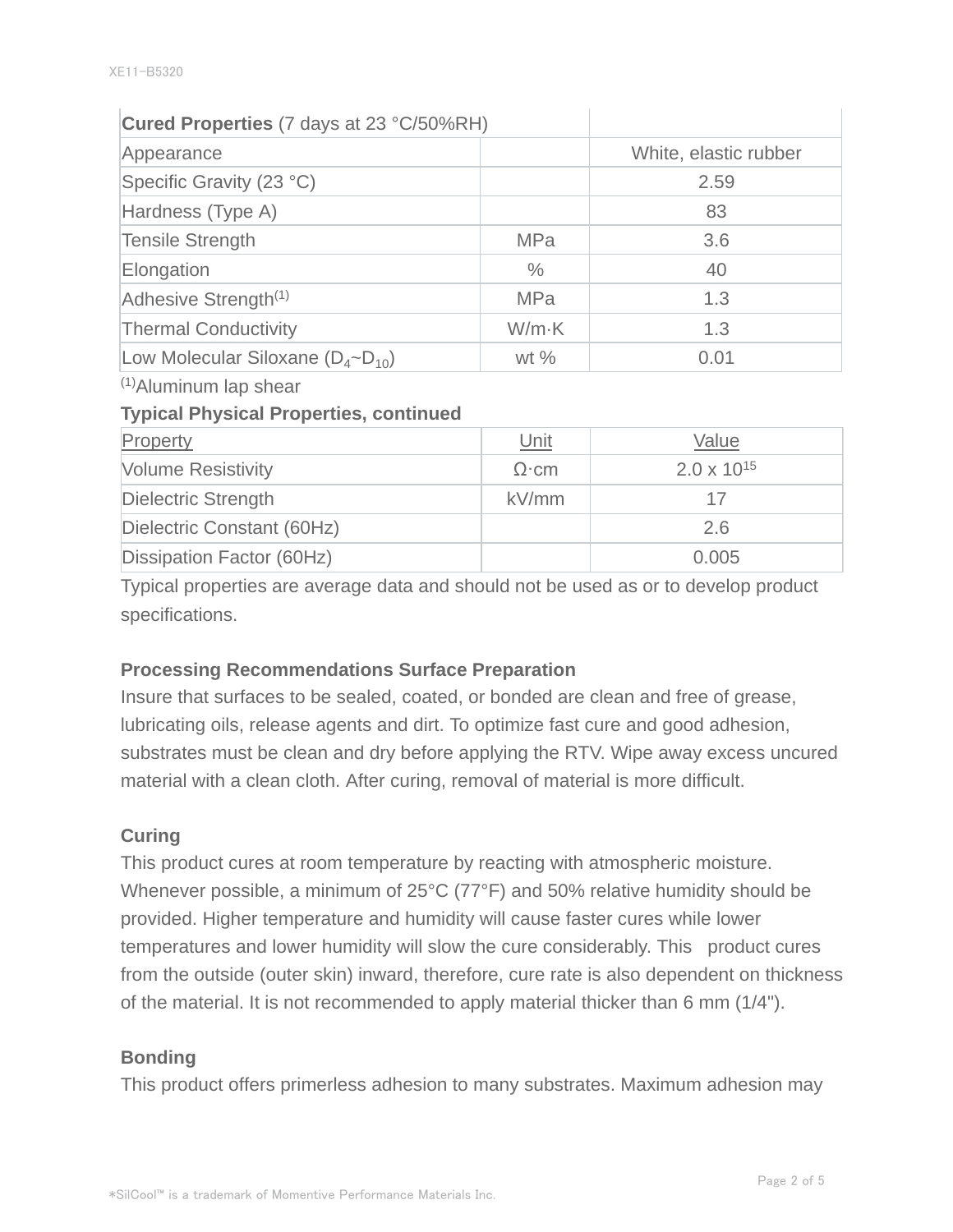take up to a week to develop.

#### **General Considerations for Use**

While the typical operating temperature for silicone materials ranges from -45℃ to 200℃, the long-term maintenance of its initial properties is dependent upon design related stress considerations, substrate materials, frequency of thermal cycles, and other factors.

#### **Patent Status**

Nothing contained herein shall be construed to imply the nonexistence of any relevant patents or to constitute the permission, inducement or recommendation to practice any invention covered by any patent, without authority from the owner of the patent.

## **Product Safety, Handling and Storage**

Customers should review the latest Safety Data Sheet (SDS) and label for product safety information, safe handling instructions, personal protective equipment if necessary, emergency service contact information, and any special storage conditions required for safety. Momentive Performance Materials (MPM) maintains an aroundthe-clock emergency service for its products. SDS are available at www.momentive.com or, upon request, from any MPM representative. For product storage and handling procedures to maintain the product quality within our stated specifications, please review Certificates of Analysis, which are available in the Order Center. Use of other materials in conjunction with MPM products (for example, primers) may require additional precautions. Please review and follow the safety information provided by the manufacturer of such other materials.

#### **Limitations**

Customers must evaluate Momentive Performance Materials products and make their own determination as to fitness of use in their particular applications.

**Contact Information** Email commercial.services@momentive.com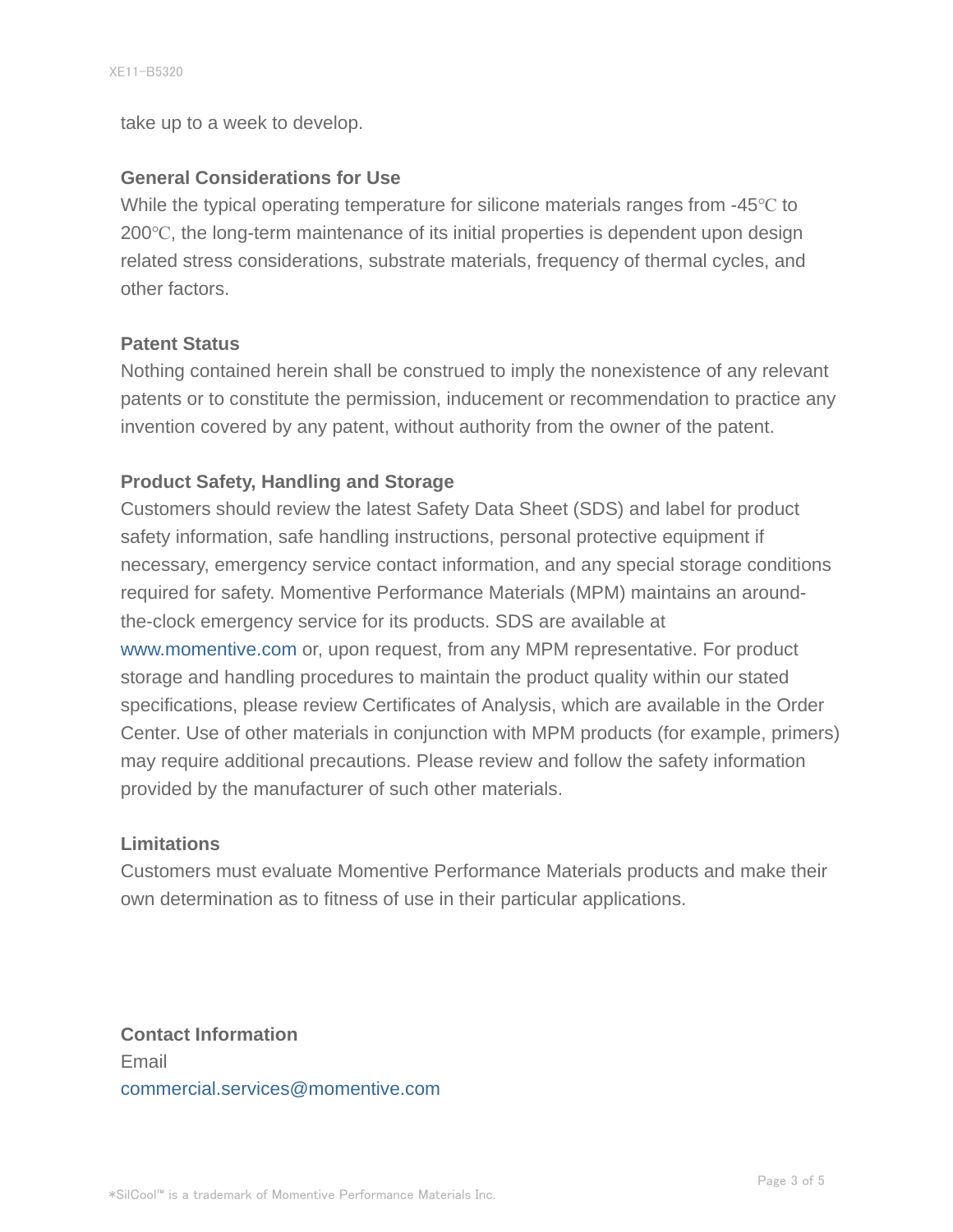| <b>Telephone</b>     |                      |                                                      |                     |
|----------------------|----------------------|------------------------------------------------------|---------------------|
| <b>Americas</b>      | <b>Latin America</b> | <b>EMEAI- Europe, Middle</b><br>East, Africa & India | <b>ASIA PACIFIC</b> |
| +1 800 295 2392      | <b>Brazil</b>        | <b>Europe</b>                                        | <b>China</b>        |
| Toll free*           | +55 11 4534 9650     | +390510924300                                        | 800 820 0202        |
| +704 805 6946        | <b>Direct Number</b> | Direct number                                        | Toll free           |
| <b>Direct Number</b> |                      |                                                      | +86 21 3860 4892    |
|                      |                      |                                                      | Direct number       |
| *All American        | <b>Mexico</b>        | India, Middle East &                                 | Japan               |
| countries            | +52 55 2169 7670     | <b>Africa</b>                                        | +81 3 5544 3111     |
|                      | <b>Direct Number</b> | + 91 44 71212207                                     | Direct number       |
|                      |                      | Direct number*                                       |                     |
|                      |                      | *All Middle Eastern                                  | <b>Korea</b>        |
|                      |                      | countries, Africa, India,                            | +82 2 6201 4600     |
|                      |                      |                                                      |                     |

For literature and technical assistance, visit our website at: www.momentive.com

#### **DISCLAIMER:**

**THE MATERIALS, PRODUCTS AND SERVICES OF MOMENTIVE PERFORMANCE MATERIALS INC. AND ITS SUBSIDIARIES AND AFFILIATES (COLLECTIVELY "SUPPLIER"), ARE SOLD SUBJECT TO SUPPLIER'S STANDARD CONDITIONS OF SALE, WHICH ARE INCLUDED IN THE APPLICABLE DISTRIBUTOR OR OTHER SALES AGREEMENT, PRINTED ON THE BACK OF ORDER ACKNOWLEDGMENTS AND INVOICES, AND AVAILABLE UPON REQUEST. ALTHOUGH ANY INFORMATION, RECOMMENDATIONS, OR ADVICE CONTAINED HEREIN IS GIVEN IN GOOD FAITH, SUPPLIER MAKES NO WARRANTY OR GUARANTEE, EXPRESS OR IMPLIED, (i) THAT THE RESULTS DESCRIBED HEREIN WILL BE OBTAINED UNDER END-USE CONDITIONS, OR (ii) AS TO THE EFFECTIVENESS OR SAFETY OF ANY DESIGN INCORPORATING ITS PRODUCTS, MATERIALS, SERVICES, RECOMMENDATIONS OR ADVICE. EXCEPT AS PROVIDED IN SUPPLIER'S STANDARD CONDITIONS OF SALE, SUPPLIER AND ITS REPRESENTATIVES SHALL IN NO EVENT BE RESPONSIBLE FOR ANY LOSS RESULTING FROM ANY USE OF ITS MATERIALS, PRODUCTS OR SERVICES DESCRIBED HEREIN.** Each user bears full responsibility for making